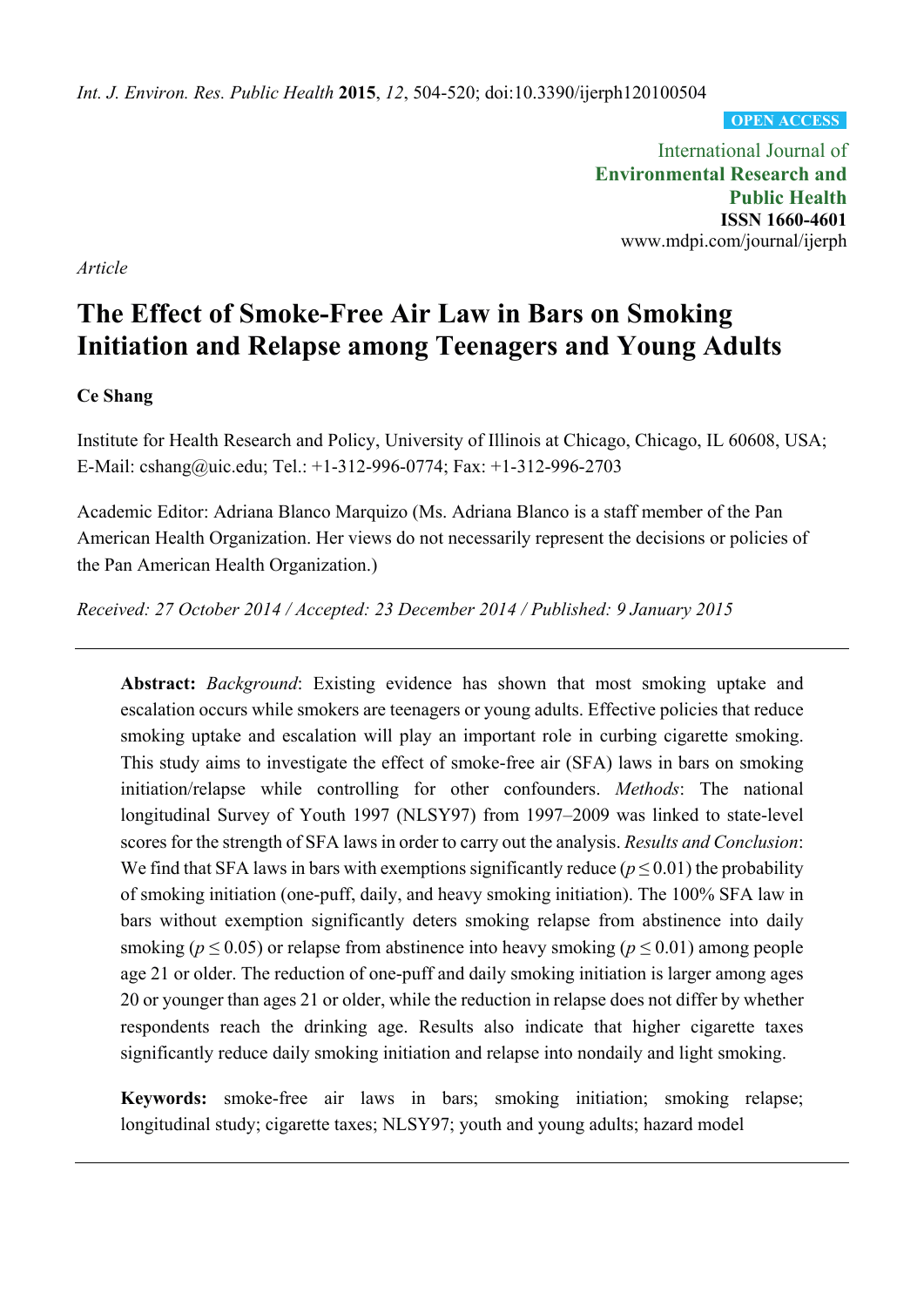#### **1. Introduction**

Existing evidence suggests that smoking initiation often occurs at an early age and develops into regular smoking through dependence or addiction later [1–6]. Therefore, effective tobacco control policies that deter smoking initiation and escalation are crucial in curbing tobacco use. However, current evidence of the effectiveness of policies including price/tax and other tobacco control laws is best described as mixed. For example, increasing cigarette taxes or prices are found to significantly deter smoking initiation in some studies [6–11] but not in others [12–15]. Moreover, studies of the effects of smoke-free air (SFA) laws on reducing smoking initiation and escalation are very limited and almost all supporting evidence is suggestive [16–21].

In particular, among all the venues where SFA laws are imposed, SFA laws in bars merit more attention regarding their potential impacts on smoking initiation and escalation. This is because, first, SFA laws in workplaces, bars, and restaurants have been the center of state and local SFA legislations [16,17], and, second, substantial evidence has shown that, similar to smoking initiation, drinking also initiates at an early age and escalates in young adulthood [22–27]. Given that a significant number of underage drinking happens at bars [26,28], and that smoking and drinking are complementary risky behaviors [29–33], SFA laws in bars may play a more important role in deterring smoking initiation and escalation compared with SFA laws in other venues. Third, there is lack of evidence on whether the effectiveness of SFA laws in bars varies by whether people have reached legal drinking age [34].

In sum, current research on SFA laws in bars have been focused on justifying that these laws have no economic consequences on the revenues of the affected bars [35–37] and their effects on reducing secondhand smoking exposure [34,38–42]. Research is regarding on the effectiveness of these laws on reducing smoking initiation/escalation and whether their impacts on smoking behaviors differ by legal drinking status is clearly needed. Moreover, given SFA laws in bars are shown to correlate with less drinking [31–33] and less secondhand smoke exposure [38–42], such studies will add evidence to the potential significant public health impact of SFA laws in bars.

This study will utilize the National Longitudinal Survey of Youth 1997 (NLSY97) from 1997–2007 to analyze the impact of SFA laws in bars on smoking initiation and relapse into multiple levels of smoking. The NLSY 97 is particularly suitable to conduct such a study as it has run parallel with the period during which states gradually adopted SFA laws or more restrictive SFA laws [43]. In addition, NLSY97 is longitudinal data and, unlike a synthetic panel created using retrospective information in cross-sections, it has the following advantages in studying smoking initiation/relapse: (1) the actual transitions were observed and are less likely to contain recall errors; (2) the state of residence was tracked over years and is less likely to induce measurement errors in the linkage to policy data; (3) time-variant socioeconomic characteristics such as marital status can be controlled.

We find that SFA laws in bars with exemptions significantly reduce smoking initiation (one-puff, daily smoking initiation, heavy smoking initiation) among all ages and smoking relapse into non-daily smoking among ages 20 or younger. The 100% SFA law in bars without exemption significantly deters smoking relapse from abstinence into daily and heavy smoking among those aged 21 or older. The reduction of initiation is larger among people aged 20 or younger than those aged 21 or older, while the reduction in relapse does not differ by whether respondents reach the drinking age. Results also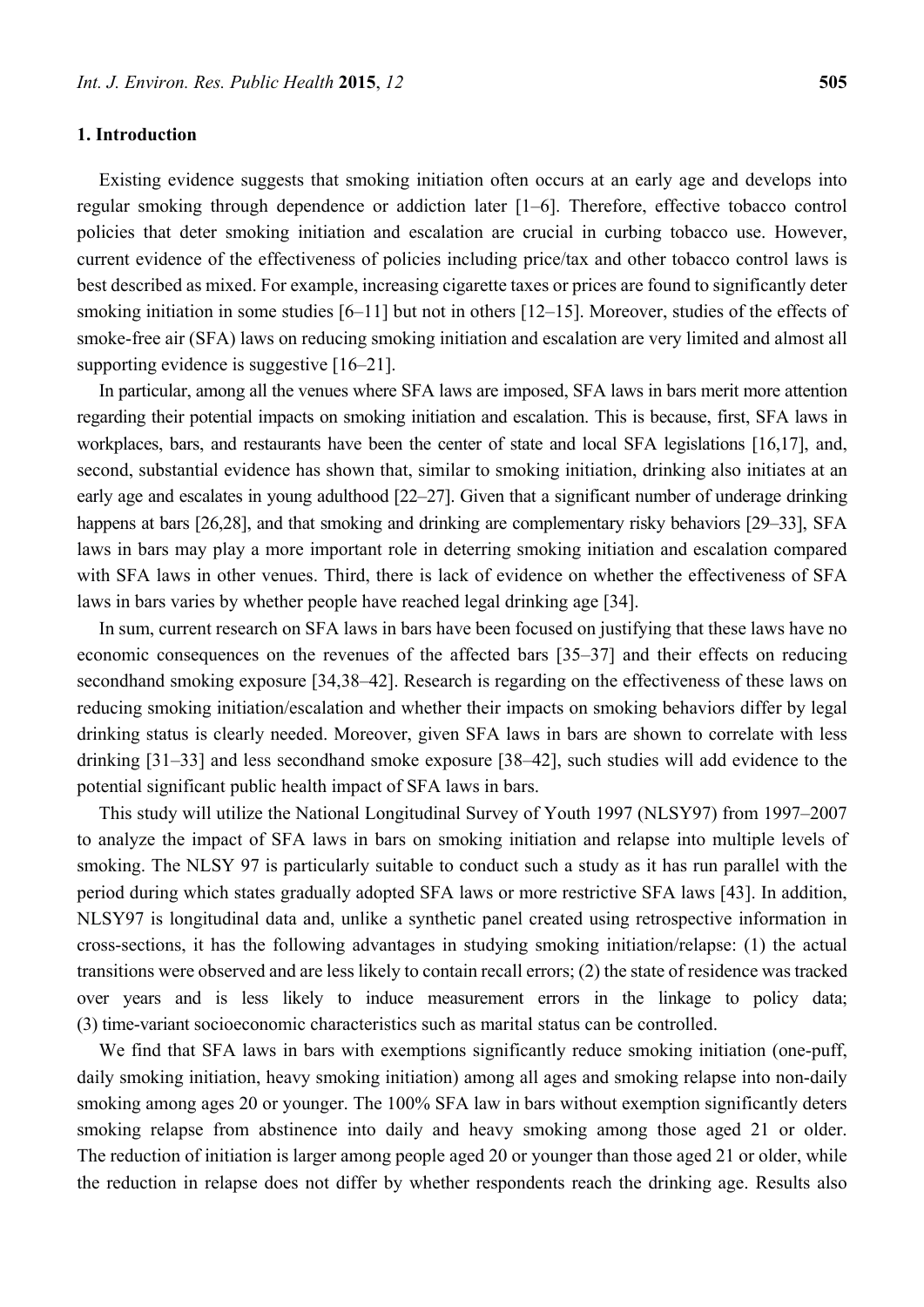indicate that higher cigarette taxes significantly reduce daily smoking initiation and relapse into nondaily and light smoking.

# **2. Methods**

## *2.1. NLSY97*

In this study, we used National Longitudinal Survey of Youth 1997 (NLSY97) from 1997 to 2009 to identify smoking initiation/relapse and to conduct the analysis. NLSY97 is a longitudinal survey that tracks a nationally representative sample of 8984 youth who were 12–16 years old as of 31 December 1996 over time. Therefore, the age range for NLSY97 during 1997–2009 is 12–30 years. Given that respondents were interviewed on an annual basis, smoking initiation/relapse can be identified through comparing self-reported smoking status in each year. For example, initiation occurred when respondents who had never smoked by the previous year's survey reported to have smoked in the past 30 days in this year's survey. Moreover, smoking status is reported both in frequency (During the past 30 days, on how many days did you smoke a cigarette?) and in intensity (When you smoked a cigarette during the past 30 days, how many cigarettes did you usually smoke each day?), which allows us to categorize smoking initiation/relapse into four distinguishable stages: (1) transition into non-daily smoking; (2) transition into daily smoking; (3) transition into light smoking(<10 cigarettes per day); and (4) transition into heavy smoking (>10 cigarettes per day).

In addition to smoking status, NLSY contains demographics of respondents and tracks their socioeconomic characteristics over years. The demographic and socioeconomics controls we used in the analysis are gender, race/ethnicity (non-Hispanic White-referent, Hispanic, non-Hispanic Black, and non-Hispanic other races), employment status (worked in employee-type job since last interview *vs.* not), marital status (married *vs.* not), and education/school enrollment levels constructed using enrollment status and highest degree received (college degree or higher-referent, enrolled in college, high school degree not enrolled in college, enrolled in high school, and high school dropout). Because the effects of time-variant socioeconomic variables on smoking initiation/relapse are likely to differ by youth and young adults (e.g., being single may have very different impacts on smoking among teenagers than among young adults), we also control for interactions of these socioeconomic variables and a dichotomous variable for being younger than age 21.

Furthermore, NLSY97 Geocode file contains state of residence for each respondent in each year that allows for a linkage to state-level cigarette taxes, smoke-free policies, and other controls. After stacking NLSY97 data from 1997–2009, we dropped those who did not report smoking status or whose state of residence were missing, which combined were about 13% of the sample. This attrition rate is similar to the one reported in Aughinbaugh and Gardecki (2007) [44]. For the missing marital or education/enrollment status, we compared the non-missing values in the preceding and following years and, if they are the same or can be inferred (e.g., missing grade between 10 grade in the preceding and 12 grade in the following year would be filled with 11 grade), we replaced missing values with the non-missing or inferred values; otherwise, we replaced the missing values using the non-missing values in the preceding year. Sensitivity analyses by dropping these missing covariates were also conducted.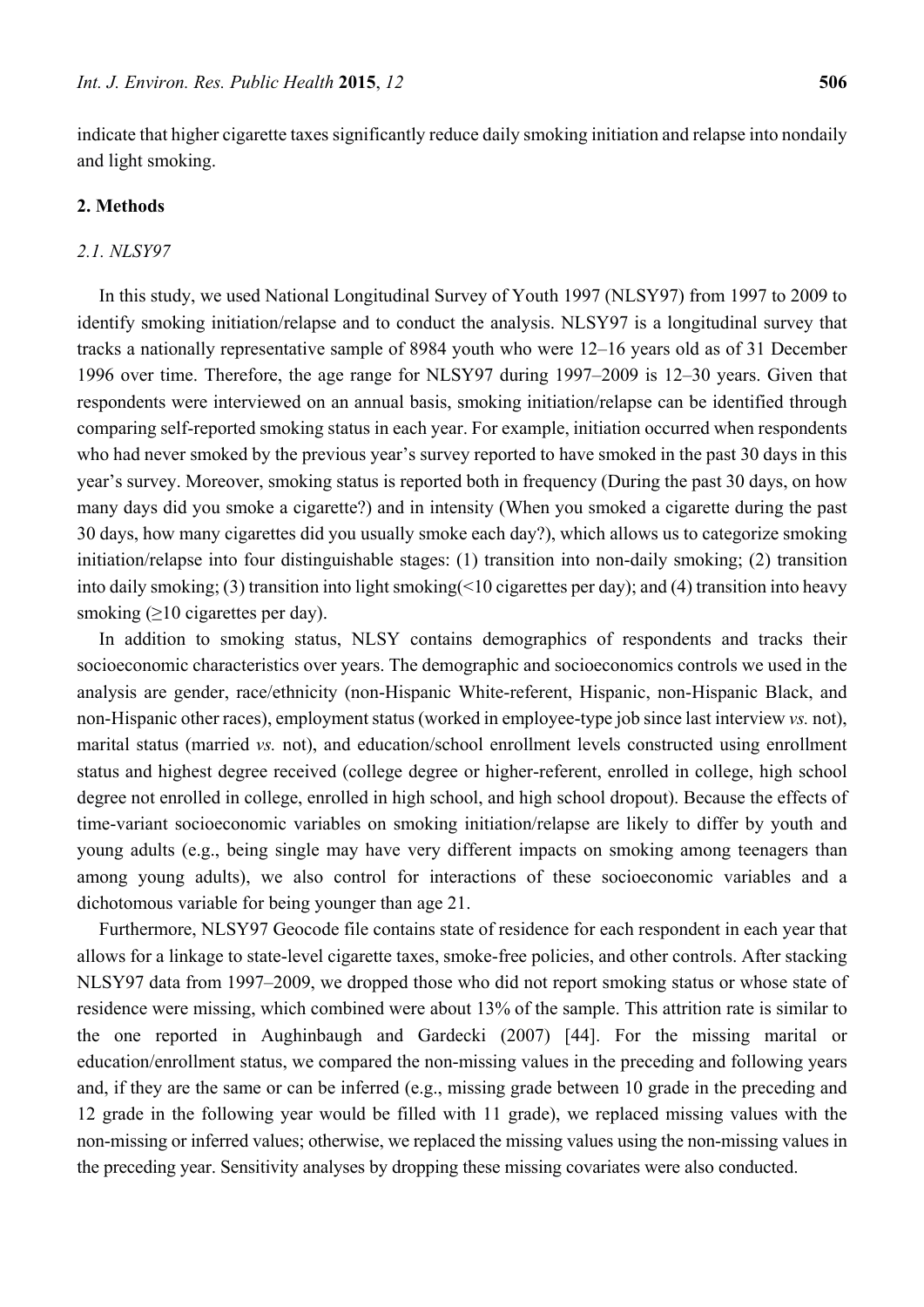#### *2.2. State-Level SFA Laws, Cigarette Taxes, and Other Controls*

The SFA laws in 13 venues, state tobacco control funds in 1982–1984 dollars, and the number of youth access laws prohibiting minors from possessing, using, and purchasing tobacco products (PUP) for each state and year during 1997–2009 were obtained from Impacteen. The SFA venues include bars, restaurants, private work places, public work places, public transit, recreational centers, *etc.* For each venue, the strength of SFA laws is rated on a scale of 0–5 or 0–3 annually for each state, which leads to a total score of 49. For restaurants (including bar areas of restaurants) and bars, where 0 equates no laws, 1–2.5 equates SFA laws with exemptions such as designated smoking areas or ventilation standards, and 3 equates 100% smoke free, no exemption. Figure 1 shows, over years, the percentages of states having any SFA laws with exemptions and states having the 100% SFA law with no exemption in bars during 1997–2009. Most states imposed SFA laws with certain exemptions in earlier years and had gradually moved towards 100% SFA law without exemptions.



**Figure 1.** The Prevalence of smoke-free air (SFA) Laws in Bars in 50 States and DC.

In order to fully study the effect of SFA in bars, we created dichotomous indicators for different strengths of laws (none-referent, SFA laws with exemptions, and 100% SFA law with no exemption). Because the legal drinking age in the US is 21, we also included interaction terms for the two law indicators and a dichotomous indicator of being younger than 21 and controlled for them in the analyses. The SFA law in restaurants measured using a 0–3 scale is also controlled in all analyses. Although in most previous studies, SFA laws in restaurants and bars are studied/considered the same, the data show that about 46% of the states in the study period have imposed a different SFA law in bars than in restaurants. Therefore, it is important to study the effects of SFA laws in bars and in restaurants separately. In addition to SFA laws in bars and restaurants, laws in other venues were controlled using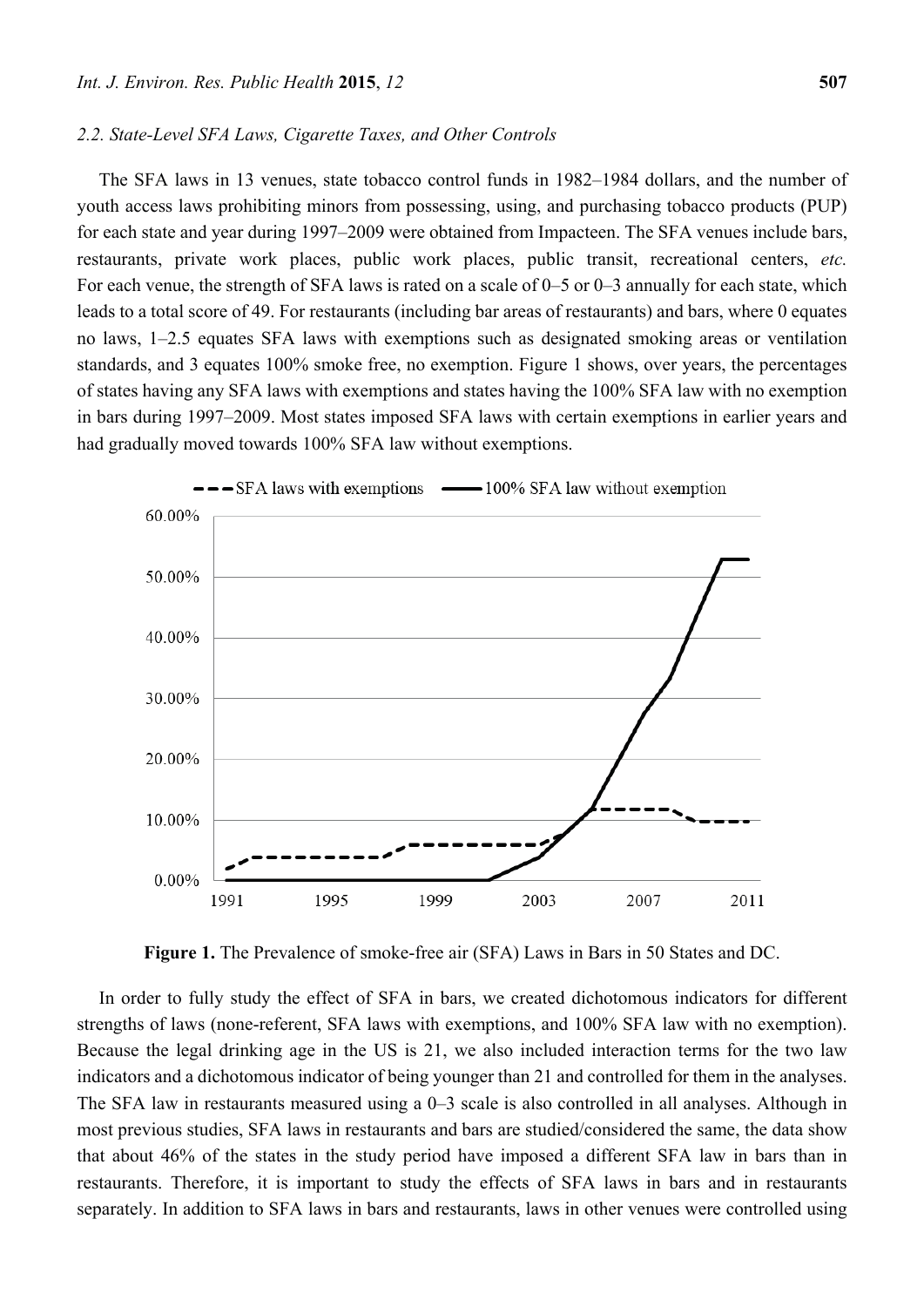an average SFA policy index, which was constructed using the sum of the scores of the rest 11 venues divided by the highest possible total score of 43. In a separate sensitivity check, we controlled for individual SFA law scores of these 11 venues instead of the average SFA policy index.

State-level average cigarette taxes for the calendar year were obtained from the annual *Tax Burden on Tobacco* [45] and include the average federal tax of the year. We converted the taxes into 2009 dollars using the Consumer Price Index from Bureau of Labor Statistics. Finally, we merged SFA laws, state tobacco control funds, PUP index, and average cigarette taxes to the NLSY97 data using the state identifier and year.

#### *2.3. Methodology*

The Discrete-time Hazard Model is employed to analyze smoking initiation (one-puff, daily-smoking initiation, and heavy-smoking initiation) and relapse (relapse to nondaily/daily smoking and relapse to light/heavy smoking). This method has been widely used in analyzing smoking dynamics in the literature [46,47] and will estimate the impact of explanatory variables on the "hazard" probability of the outcome. In order to identify the model, all individuals start from a baseline status (outcome  $= 0$ ) and are followed over time. Once an individual transits into the studied status (outcome  $= 1$ ), the "hazard" occurs and he or she will be subsequently dropped out of sample. Those who remained at the baseline status 0 and had never made the transition by the end of the study period will be kept in the sample at all times. After the data is shaped into such format, logistic regressions are usually used for estimation. Additionally, this model can be extended to the Competing Risk Model that estimates transitions into two or more "competing" outcome statuses, and analyzed using multinomial regressions. The following equation shows the Competing Risk model with two competing or mutually exclusive outcome status (outcome  $= 1$  or 2) that are different from baseline 0.

$$
\Pr(Y_t = j | Y_{t-1,..1} = 0) = \frac{e^{X_{it}\beta_j}}{\sum_{j=0}^2 e^{X_{it}\beta_j}}, j = 0, 1, 2, \sum_{j=0}^2 \Pr(Y_t = j) = 1
$$
\n(1)

More specifically, smoking initiation (one-puff, daily-smoking initiation, and heavy-smoking initiation) was estimated using the Hazard model with one potential risk while smoking relapse (relapse to nondaily/daily smoking and relapse to light/heavy smoking) was estimated using the Competing Risk Model with two competing risk statuses—Those are, in smoking frequency, either relapsing into nondaily or into daily smoking; and in smoking intensity, either relapsing into light or into heavy smoking.

The study samples were obtained in the following ways: (1) for smoking initiation with even one-puff of a cigarette, we first dropped ever-smokers in the baseline year 1997, then assigned never-smokers 0 in the following years until they initiated; (2) for daily-smoking initiation, we first identified non-daily smokers or non-smokers in the baseline year 1997, then assigned non-daily smokers and non-smokers 0 in the following years until they started smoking daily; (3) for heavy-smoking initiation, we first identified light smokers or non-smokers in the baseline year 1997, assigned light smokers and non-smokers 0 in the following years until they started heavy-smoking; (4) for relapsing in smoking frequency, we first identified eve-smokers who were not smoking, took the first year when we observed them to be abstinent (either 1997 or if smokers quit during 1997–2009, the year when they quit) as the baseline year, assigned abstinent non-smokers 0, and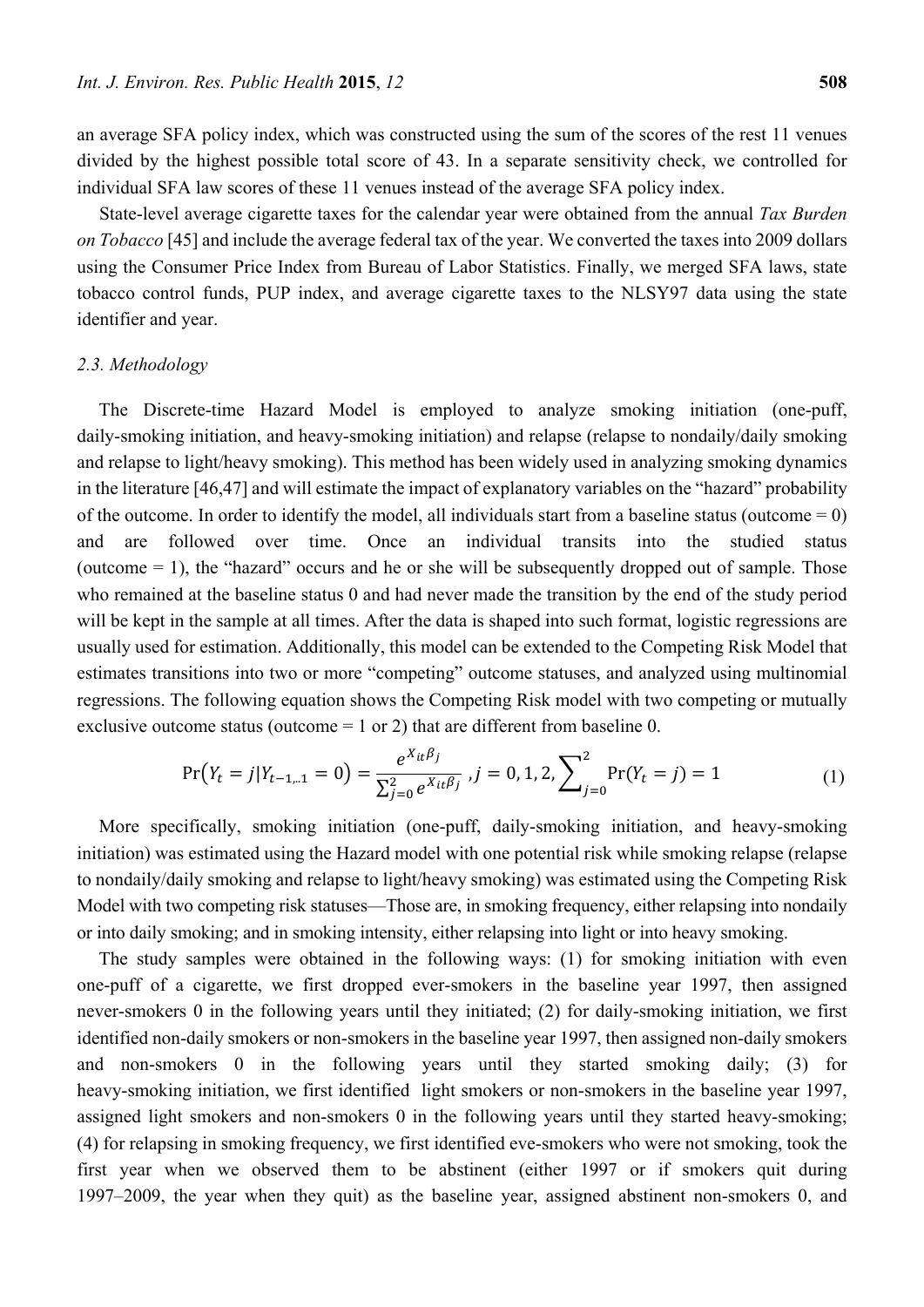followed them until they relapsed to smoking. Then, we coded those who relapsed to non-daily smoking as 1 and those relapsed to daily smoking as 2; 5) for relapsing in smoking intensity, the procedure is the same with the procedure for relapsing in frequency. After identifying relapsing, those who relapsed to light smoking were coded as 1 and those who relapsed to heavy smoking were coded as 2. Because some smokers may report positive smoking intensity with a 0 frequency or vice versa, the samples sizes for two relapsing samples are slightly different.

Finally, the effects of SFA laws in bars (none-referent, SFA laws with exemptions, and 100% SFA law with no exemption) on smoking initiation/relapse and their interactions with age were examined along with state fixed effects, year fixed effects, individual-level socioeconomic and demographic controls and state-level controls described in the data section. In addition, duration dependence that measures how the hazards of outcomes change over time [46,47] is controlled using the natural log form of age since 10. Similar to previous studies [8–11], because we selected sub-populations who were at risk of making the particular transitions, NLSY weights that adjust for non-responses become inappropriate and thus were not used. For all analyses, standard errors were clustered at the state level. Stata Special Edition 13.1 was used to implement the analyses.

In order to examine the validity of the estimates, sensitivity analyses using different specifications or samples were conducted. These include: (1) instead of year fixed effects, a linear year trend that is less collinear with SFA policies was used; (2) instead of the average SFA policy index, individual SFA policy scores that are less restrictive in modeling the impacts of other policies were estimated with a linear year trend and other covariates; (3) samples were restricted to respondents who reached the drinking age of 21, and 4, samples were restricted to respondents with non-missing covariates.

## **3. Results and Discussion**

In Tables 1 and 2, we present the variable descriptions and summary statistics of the samples used for estimating initiation of even one puff, daily smoking initiation, heavy smoking initiation, relapse into nondaily/daily smoking, and relapse into light/heavy smoking. The summary statistics suggest that in the study period, average probabilities of initiation with one-puff, daily smoking initiation, and heavy-smoking initiation are about 6%, 3%, and 2%, respectively. The probability of smoking relapse (not shown) is about 21% with  $15\% - 16\%$  into nondaily smoking or light smoking and about  $5\% - 6\%$ into daily or heavy smoking. On average, about 18% of the sample is under some SFA laws in bars with some exemptions while about 10% of the sample is under the 100% SFA law in bars without any exemption. The summery statistics for indicators also show the demographic composition of the samples. For example, the statistics in Column 1 show that 48% of the sample was male, 42% of the sample was White, 11% of the sample was married, 31% of the sample was enrolled in high school, *etc.* If we compare statistics for the indicator of age 20 or younger across samples (across columns), the results show that the initiation samples consist of more people age 20 or younger (50%–55%) than do the relapse samples (36%–37%).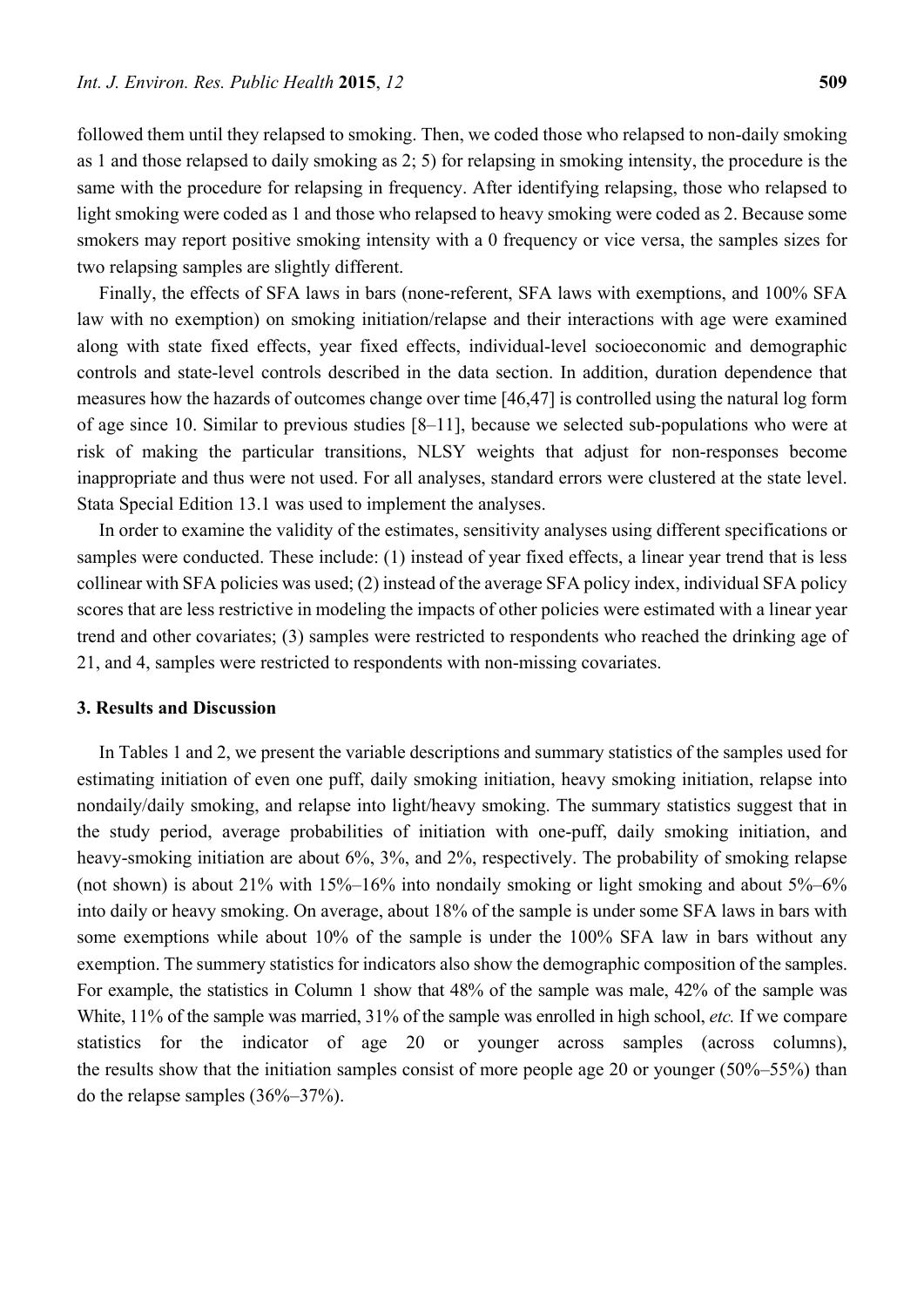| <b>Variables</b>                                                         | <b>Description</b>                                                                                                                    |
|--------------------------------------------------------------------------|---------------------------------------------------------------------------------------------------------------------------------------|
| State-level policy and other controls, time-variant                      |                                                                                                                                       |
| SFA bar law                                                              | Indicator equals 1 if the state has SFA laws with exemptions (designated areas or ventilation standards), 0 otherwise.                |
| SFA bar ban                                                              | Indicator equals 1 if the state has 100% SFA laws with no exemption in bars, 0 otherwise.                                             |
| SFA Restaurant                                                           | SFA law scores ranging from 0–3 (none–100% SFA law with no exemption).                                                                |
| SFA Policy index                                                         | Average of SFA law scores in 11 venues divided by the maximum possible score 43, ranges from 0-1.                                     |
| Cigarette Tax                                                            | Average cigarette taxes in 2009 dollars for the calendar year, federal tax included.                                                  |
| PUP Index                                                                | Laws prohibit minors from possessing, using and purchasing tobacco: 0-no law, $1-3 = 1-3$ PUP laws.                                   |
| <b>TC Fund</b>                                                           | State tobacco control funds in 1982-84 dollars                                                                                        |
| Individual-level Variables, time-variant                                 |                                                                                                                                       |
| Outcome variables                                                        |                                                                                                                                       |
| Initiation-one puff                                                      | Indicator equals 0 if the respondent has never smoked; 1 if starts smoking, even one-puff.                                            |
| Daily smoking initiation                                                 | Indicator equals 0 if the respondent has not smoked daily since 1997; 1 if starts smoking daily.                                      |
| Heavy smoking initiation                                                 | Indicator equals 0 if the respondent has not smoked $\geq$ 10sticks per day since 1997, 1 if starts smoking $\geq$ 10 sticks per day. |
|                                                                          | Category variables, equals 0 if the respondent remains abstinent; equal 1 if relapses into non-daily smoking; 2 equals if             |
| Smoking relapse into nondaily/daily smoking relapses into daily smoking. |                                                                                                                                       |
| Smoking relapse into light/heavy smoking                                 | Category variables, equals 0 if the respondent remains abstinent; equal 1 if relapses into light smoking (<10 sticks per day);        |
|                                                                          | 2 equals if relapses into heavy smoking $( \geq 10 \text{ sticks per day}).$                                                          |
| <b>Duration Dependence</b>                                               | The natural log of years since 10 years old, equals $ln(Age - 10)$ .                                                                  |
| Married                                                                  | Indicator equals 1 if the respondent is married, 0 otherwise.                                                                         |
| Age < 21                                                                 | Indicator equals 1 if the respondent is younger than 21 years, 0 otherwise.                                                           |
| Employed                                                                 | Indicator equals 1 if the respondent has worked in employee-type job since last interview, 0 otherwise.                               |
| School dropout                                                           | Indicator equals 1 if the respondent is a school dropout, 0 otherwise.                                                                |
| Enrolled in high school                                                  | Indicator equals 1 if the respondent is enrolled in high school, 0 otherwise.                                                         |
| High school degree                                                       | Indicator equals 1 if the respondent has a high school degree and is not in college, 0 otherwise                                      |
| Enrolled in college                                                      | Indicator equals 1 if the respondent is enrolled in college, 0 otherwise                                                              |
| Individual-level Variables, time-invariant                               |                                                                                                                                       |
| Male                                                                     | Indicator equals 1 if the respondent is male, 0 otherwise.                                                                            |
| Hispanic                                                                 | Indicator equals 1 if the respondent is of Hispanic origin, 0 otherwise.                                                              |
| <b>Black</b>                                                             | Indicator equals 1 if the respondent is non-Hispanic Black, 0 otherwise                                                               |
| Other                                                                    | Indicator equals 1 if the respondent is non-Hispanic race other than Black and White, 0 otherwise                                     |

**Table 1.** Variable definition, NLSY97, 1997–2009.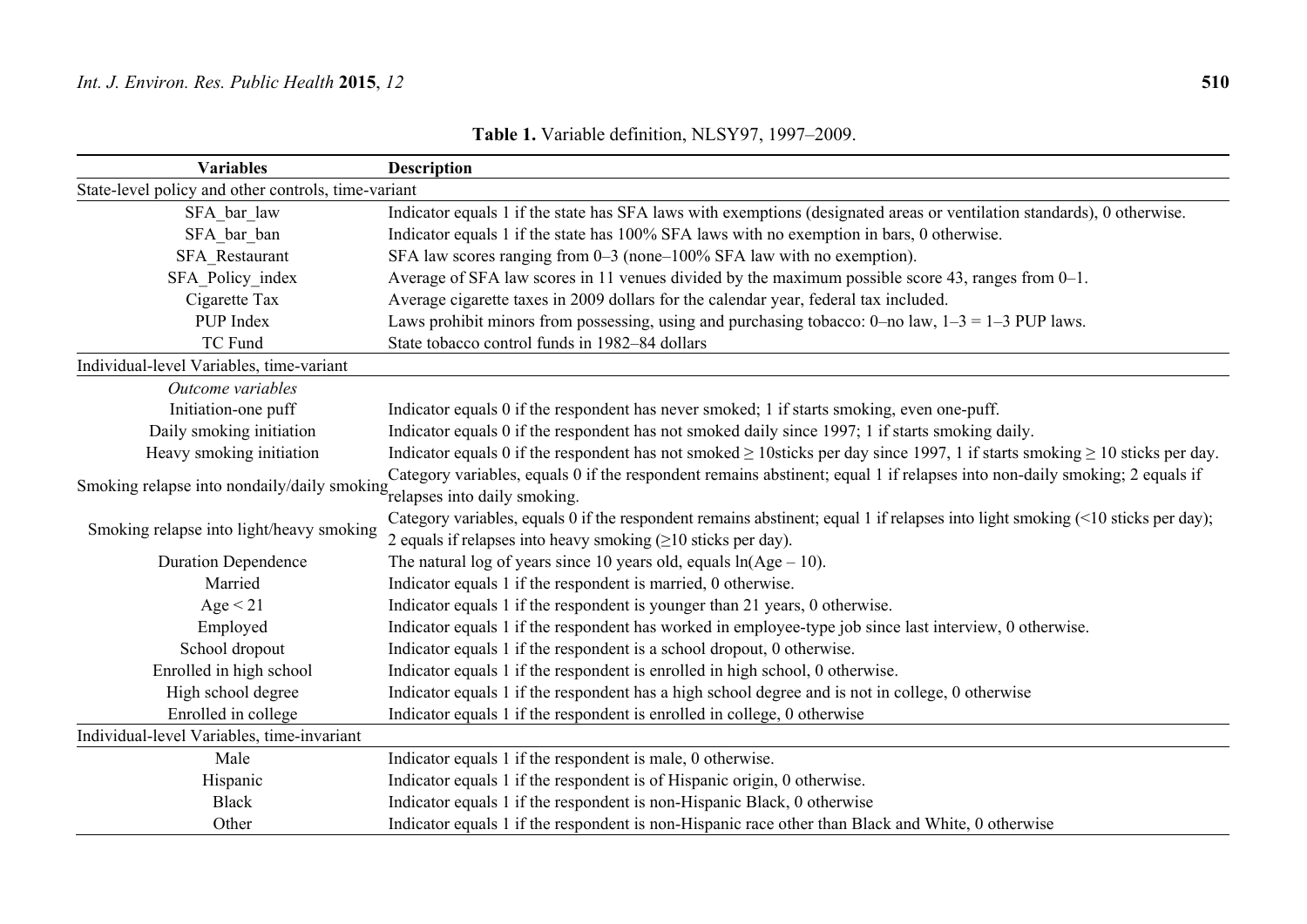|                                     |            | Initiation   |                                          | Relapse                    |            |  |  |  |
|-------------------------------------|------------|--------------|------------------------------------------|----------------------------|------------|--|--|--|
| Covariates                          | One-Puff   | <b>Daily</b> | <b>Heavy</b>                             | Nondaily/Daily Light/Heavy |            |  |  |  |
| State-level variables, time variant |            |              |                                          |                            |            |  |  |  |
|                                     | 0.179      | 0.184        | 0.184                                    | 0.182                      | 0.182      |  |  |  |
| SFA bar law                         | (0.383)    | (0.388)      | (0.387)                                  | (0.386)                    | (0.386)    |  |  |  |
|                                     | 0.087      | 0.094        | 0.096                                    | 0.119                      | 0.117      |  |  |  |
| SFA bar ban                         | (0.283)    | (0.291)      | (0.295)                                  | (0.323)                    | (0.321)    |  |  |  |
|                                     | 1.110      | 1.140        | 1.145                                    | 1.199                      | 1.192      |  |  |  |
| SFA restaurant                      | (1.093)    | (1.109)      | (1.113)                                  | (1.147)                    | (1.145)    |  |  |  |
|                                     | 0.418      | 0.426        | 0.427                                    | 0.442                      | 0.440      |  |  |  |
| Policy index                        | (0.262)    | (0.265)      | (0.266)                                  | (0.279)                    | (0.278)    |  |  |  |
|                                     | 0.534      | 0.546        | 0.550                                    | 0.576                      | 0.574      |  |  |  |
| Cigarette Tax                       | (0.270)    | (0.274)      | (0.277)                                  | (0.286)                    | (0.285)    |  |  |  |
|                                     | 1.792      | 1.812        | 1.811                                    | 1.861                      | 1.857      |  |  |  |
| PUP index                           | (0.972)    | (0.961)      | (0.964)                                  | (0.932)                    | (0.933)    |  |  |  |
|                                     | 146,601    | 147,065      | 147,065                                  | 140,611                    | 141,137    |  |  |  |
| TC funding                          | (207, 502) | (201, 075)   | (199, 640)                               | (181, 669)                 | (183, 287) |  |  |  |
|                                     |            |              | Individual-level variables, time-variant |                            |            |  |  |  |
|                                     | 0.064      | 0.027        | 0.019                                    | 0.273                      | 0.247      |  |  |  |
| Outcome                             | (0.245)    | (0.163)      | (0.137)                                  | (0.572)                    | (0.519)    |  |  |  |
|                                     | 2.265      | 2.303        | 2.312                                    | 2.430                      | 2.423      |  |  |  |
| <b>Duration Dependence</b>          | (0.388)    | (0.378)      | (0.376)                                  | (0.340)                    | (0.342)    |  |  |  |
|                                     | 0.110      | 0.114        | 0.114                                    | 0.178                      | 0.174      |  |  |  |
| Married                             | (0.313)    | (0.318)      | (0.318)                                  | (0.382)                    | (0.379)    |  |  |  |
|                                     | 0.546      | 0.502        | 0.492                                    | 0.363                      | 0.372      |  |  |  |
| Age < 21                            | (0.498)    | (0.500)      | (0.500)                                  | (0.481)                    | (0.483)    |  |  |  |
|                                     | 0.757      | 0.775        | 0.777                                    | 0.817                      | 0.816      |  |  |  |
| Employed                            | (0.429)    | (0.418)      | (0.416)                                  | (0.387)                    | (0.387)    |  |  |  |
|                                     | 0.061      | 0.069        | 0.073                                    | 0.105                      | 0.105      |  |  |  |
| School Dropout                      | (0.238)    | (0.254)      | (0.260)                                  | (0.306)                    | (0.306)    |  |  |  |
|                                     | 0.308      | 0.268        | 0.259                                    | 0.156                      | 0.161      |  |  |  |
| Enrolled in high school             | (0.462)    | (0.443)      | (0.438)                                  | (0.363)                    | (0.368)    |  |  |  |
|                                     | 0.165      | 0.177        | 0.184                                    | 0.241                      | 0.239      |  |  |  |
| High school degree                  | (0.371)    | (0.382)      | (0.388)                                  | (0.427)                    | (0.427)    |  |  |  |
|                                     | 0.247      | 0.248        | 0.244                                    | 0.221                      | 0.221      |  |  |  |
| Enrolled in college                 | (0.431)    | (0.432)      | (0.430)                                  | (0.415)                    | (0.415)    |  |  |  |
|                                     | 0.219      | 0.237        | 0.239                                    | 0.278                      | 0.274      |  |  |  |
| College or higher                   | (0.414)    | (0.425)      | (0.427)                                  | (0.448)                    | (0.446)    |  |  |  |

**Table 2.** Descriptive statistics for the six smoking transition samples NLSY97, 1997–2009.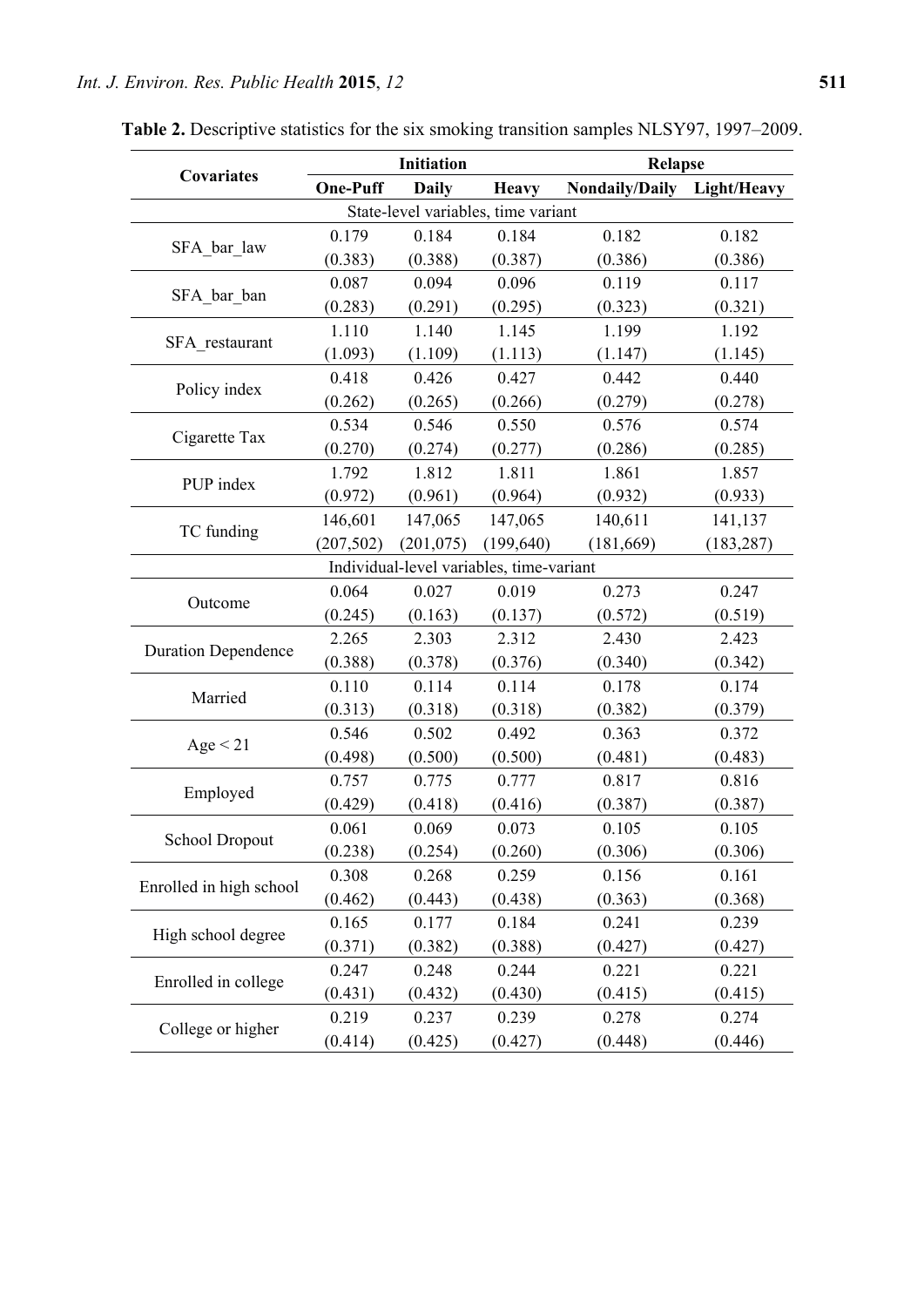|                                          | <b>Initiation</b> |              |              |                    | <b>Relapse</b> |  |  |  |  |
|------------------------------------------|-------------------|--------------|--------------|--------------------|----------------|--|--|--|--|
| Covariates                               | <b>One-Puff</b>   | <b>Daily</b> | <b>Heavy</b> | Nondaily/Dail<br>у | Light/Heavy    |  |  |  |  |
| Individual-level variables, time-variant |                   |              |              |                    |                |  |  |  |  |
| Male                                     | 0.476             | 0.484        | 0.484        | 0.487              | 0.489          |  |  |  |  |
|                                          | (0.499)           | (0.500)      | (0.500)      | (0.500)            | (0.500)        |  |  |  |  |
| White                                    | 0.422             | 0.426        | 0.425        | 0.480              | 0.479          |  |  |  |  |
|                                          | (0.494)           | (0.494)      | (0.494)      | (0.500)            | (0.500)        |  |  |  |  |
| Hispanic                                 | 0.226             | 0.234        | 0.231        | 0.244              | 0.245          |  |  |  |  |
|                                          | (0.418)           | (0.423)      | (0.422)      | (0.429)            | (0.430)        |  |  |  |  |
| <b>Black</b>                             | 0.319             | 0.306        | 0.308        | 0.251              | 0.250          |  |  |  |  |
|                                          | (0.466)           | (0.461)      | (0.462)      | (0.434)            | (0.433)        |  |  |  |  |
| Other                                    | 0.033             | 0.035        | 0.036        | 0.025              | 0.025          |  |  |  |  |
|                                          | (0.179)           | (0.183)      | (0.186)      | (0.157)            | (0.157)        |  |  |  |  |

**Table 2.** *Cont.* 

Note: Variable definitions are in Table 1. Means and corresponding standard deviations (in parentheses) are presented. Summary statistics of state fixed effects, year fixed effects, and interaction terms of age 21 indicator and time-variant individual-level variables are not shown, which may be sent by request.

N 38,988 48,271 50,366 27,001 27,927

The odds ratio estimates of the impacts of smoke-free policies in bars on smoking initiation/relapse and their interactions with age are shown in Table 3. The corresponding marginal effect estimates that show the unit-change in outcomes due to a change from no laws to SFA laws were also reported for respondents aged  $\geq$  21 and aged  $\leq$  21, respectively. We find that SFA laws in bars with some exemptions significantly reduce ( $p \leq 0.01$ ) the probability of smoking initiation with one puff, daily smoking initiation, and heavy smoking initiation among people younger than age 21 by 4, 4 and 2 percentage points, respectively; and among people age 21–30, the probability of smoking initiation with one puff (*p* ≤ 0.1), daily smoking initiation (*p* ≤ 0.01), and heavy smoking initiation (*p* ≤ 0.01) are reduced by 2–3 percentage points. The effects of SFA bars in laws with exemptions in reducing one-puff and daily initiation are larger among people younger than age 21 than people age 21 or older. This is not surprising since the age of smoking initiation in NLSY 97 peaks at age 18 and in the early study period when respondents were most susceptible to smoking initiation, most states only imposed SFA laws in bars with some exemptions. It was not until later years when more states increased the strengths of their laws.

Results in Table 3 regarding smoking relapse show that the 100% SFA law without exemption significantly reduce smoking relapse into daily smoking ( $p \leq 0.05$ ) and relapse into heavy smoking (*p* ≤ 0.01) by about 2 percentage points among people age 21 or older. In addition, SFA laws with some exemptions significantly reduce smoking relapse into non-daily smoking ( $p \le 0.1$ ) by about 3 percentage points. The effects of laws appear no significant differences by the age 21 cutoff.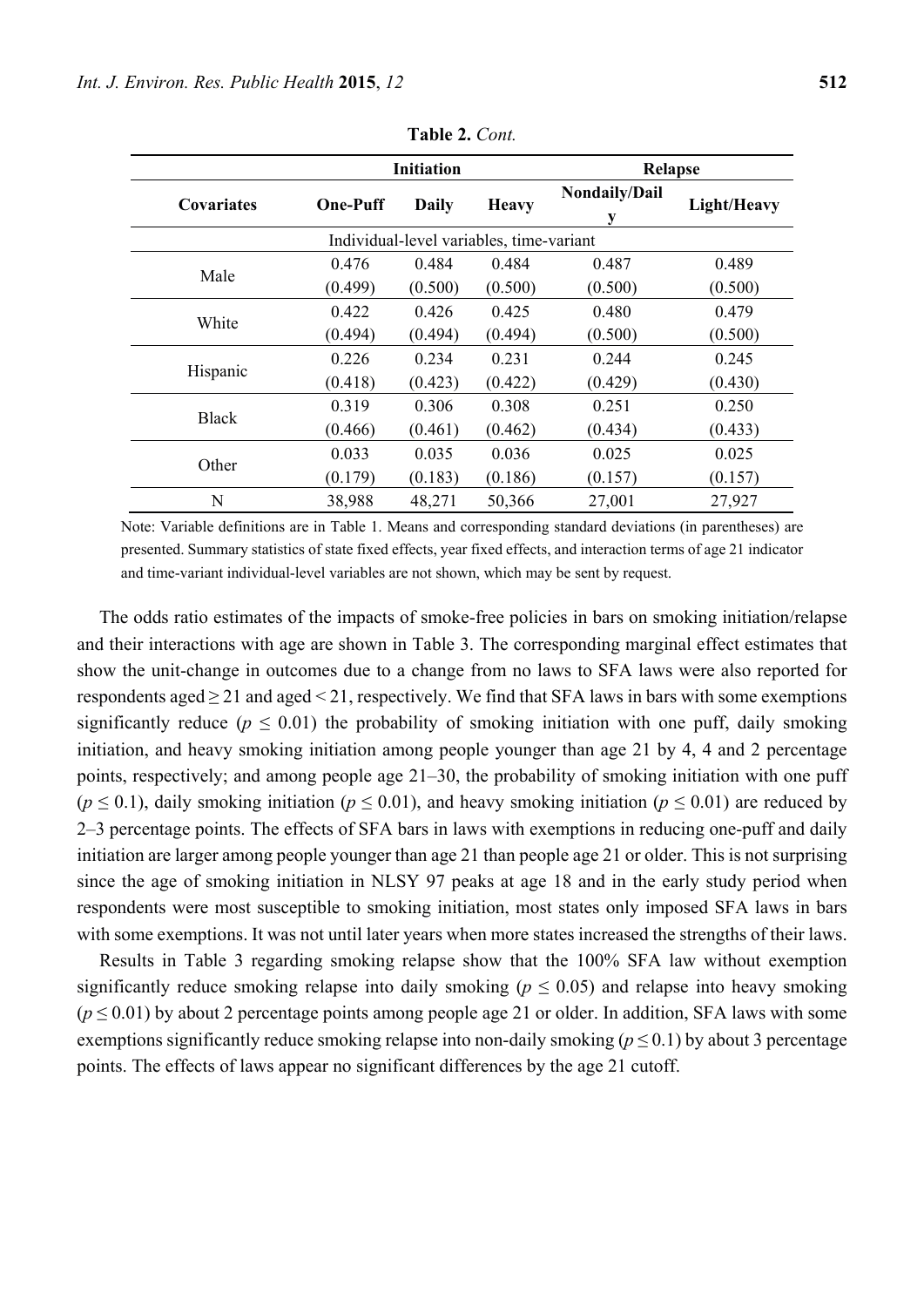|                                                                                        |                      | <b>Initiation and Logistic Regressions</b> |                | <b>Relapse and Multinomial Regressions</b> |                |                |                |  |
|----------------------------------------------------------------------------------------|----------------------|--------------------------------------------|----------------|--------------------------------------------|----------------|----------------|----------------|--|
| <b>Variables</b>                                                                       | <b>One-Puff</b>      | Daily                                      | <b>Heavy</b>   | <b>Non-Daily</b>                           | <b>Daily</b>   | Light          | <b>Heavy</b>   |  |
| OR (95% CI). State and year fixed effects, SFA policy index are included as covariates |                      |                                            |                |                                            |                |                |                |  |
|                                                                                        | 0.955                | $0.573$ **                                 | $1.523$ $*$    | 0.821                                      | 1.099          | $0.771*$       | 1.245          |  |
| Cigarette Tax                                                                          | (0.649, 1.405)       | (0.328, 1.000)                             | (0.931, 2.493) | (0.593, 1.137)                             | (0.642, 1.881) | (0.567, 1.049) | (0.606, 2.557) |  |
| SFA bar law                                                                            | $0.774$ <sup>*</sup> | $0.320$ ***                                | $0.454$ ***    | $0.795*$                                   | 1.099          | 0.923          | 0.988          |  |
|                                                                                        | (0.596, 1.006)       | (0.201, 0.510)                             | (0.248, 0.831) | (0.617, 1.024)                             | (0.798, 1.514) | (0.673, 1.266) | (0.620, 1.575) |  |
| SFA bar law $\times$ Age $<$ 21                                                        | $0.628$ ***          | $0.699$ **                                 | 0.776          | 0.940                                      | 0.731          | 0.933          | 0.897          |  |
|                                                                                        | (0.528, 0.748)       | (0.525, 0.930)                             | (0.476, 1.264) | (0.801, 1.103)                             | (0.503, 1.064) | (0.786, 1.107) | (0.553, 1.455) |  |
| SFA bar ban                                                                            | 1.100                | 0.990                                      | 0.862          | 0.974                                      | $0.657$ **     | 1.017          | $0.533***$     |  |
|                                                                                        | (0.763, 1.584)       | (0.655, 1.497)                             | (0.468, 1.587) | (0.831, 1.141)                             | (0.456, 0.947) | (0.812, 1.275) | (0.371, 0.767) |  |
| SFA bar ban $\times$ Age $<$ 21                                                        | 0.813                | 0.890                                      | 1.138          | 1.160                                      | 1.242          | $1.251$ $*$    | 0.680          |  |
|                                                                                        | (0.448, 1.475)       | (0.608, 1.302)                             | (0.562, 2.304) | (0.848, 1.587)                             | (0.706, 2.185) | (0.979, 1.599) | (0.135, 3.427) |  |
| $\mathbf N$                                                                            | 38,988               | 48,271                                     | 50,366         | 27,001                                     |                | 27,927         |                |  |

**Table 3.** The effects of SFA in bars on smoking initiation\_NLSY97, 1997–2009.

Note: Odds ratios are reported. 95% CI clustered at the state level are in parentheses. Other controls in Table 2 such as year and state fixed effects, gender, race, education, duration dependence, SFA laws in restaurants, PUP index, state spending on tobacco control programs and SFA index are not shown.  $p \le 0.1$ ,  $*$   $p \le 0.05$ ,  $*$   $*$   $p \le 0.01$ .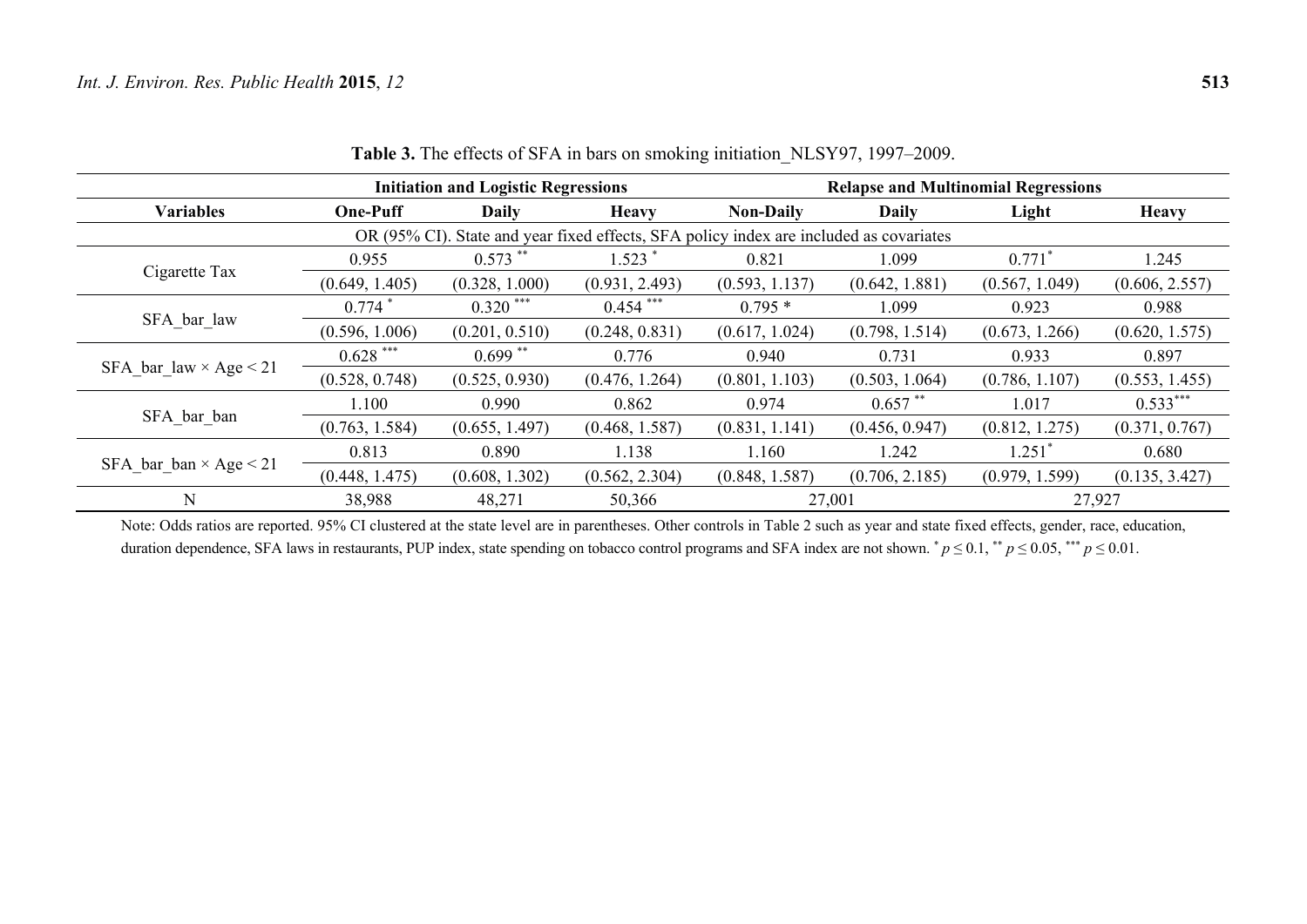|                                    | <b>Initiation and Logistic Regressions</b>                                                                    |              |                         | <b>Relapse and Multinomial Regressions</b> |             |          |              |  |
|------------------------------------|---------------------------------------------------------------------------------------------------------------|--------------|-------------------------|--------------------------------------------|-------------|----------|--------------|--|
| <b>Variables</b>                   | <b>One-Puff</b>                                                                                               | Daily        | <b>Heavy</b>            | Non-daily                                  | Daily       | Light    | <b>Heavy</b> |  |
|                                    | Marginal Effects (Standard errors). State and year fixed effects, SFA policy index are included as covariates |              |                         |                                            |             |          |              |  |
|                                    | $-0.042$ ***                                                                                                  | $-0.039$ *** | $-0.019$ <sup>***</sup> | $-0.033$                                   | $-0.010$    | $-0.019$ | $-0.003$     |  |
| SFA bar law $\times$ age $<$ 21    | (0.009)                                                                                                       | (0.007)      | (0.007)                 | (0.017)                                    | (0.014)     | (0.022)  | (0.013)      |  |
| SFA_bar_law $\times$ age $\geq$ 21 | $-0.015$                                                                                                      | $-0.030$ *** | $-0.015***$             | $-0.029$                                   | 0.008       | $-0.011$ | 0.0001       |  |
|                                    | (0.008)                                                                                                       | (0.007)      | (0.006)                 | (0.015)                                    | (0.009)     | (0.022)  | (0.009)      |  |
| SFA_bar_ban $\times$ age $<$ 21    | $-0.007$                                                                                                      | $-0.003$     | $-0.0004$               | 0.017                                      | $-0.013$    | 0.040    | $-0.040$     |  |
|                                    | (0.014)                                                                                                       | (0.006)      | (0.007)                 | (0.024)                                    | (0.021)     | (0.025)  | (0.033)      |  |
| SFA bar ban $\times$ age $\geq$ 21 | 0.006                                                                                                         | $-0.0003$    | $-0.003$                | 0.001                                      | $-0.024$ ** | 0.007    | $-0.024***$  |  |
|                                    | (0.011)                                                                                                       | (0.006)      | (0.006)                 | (0.010)                                    | (0.011)     | (0.015)  | (0.007)      |  |
| N                                  | 38,988                                                                                                        | 48,271       | 50,366                  | 27,001                                     |             |          | 27,927       |  |

**Table 3.** *Cont.*

Note: Robust standard errors clustered at the state level are in parentheses. Other controls in Table 2 such as year and state fixed effects, gender, race, education, duration dependence, SFA laws in restaurants, PUP index, state spending on tobacco control programs and SFA index are not shown.  $p \le 0.1$ ,  $*$   $p \le 0.05$ ,  $***$   $p \le 0.01$ .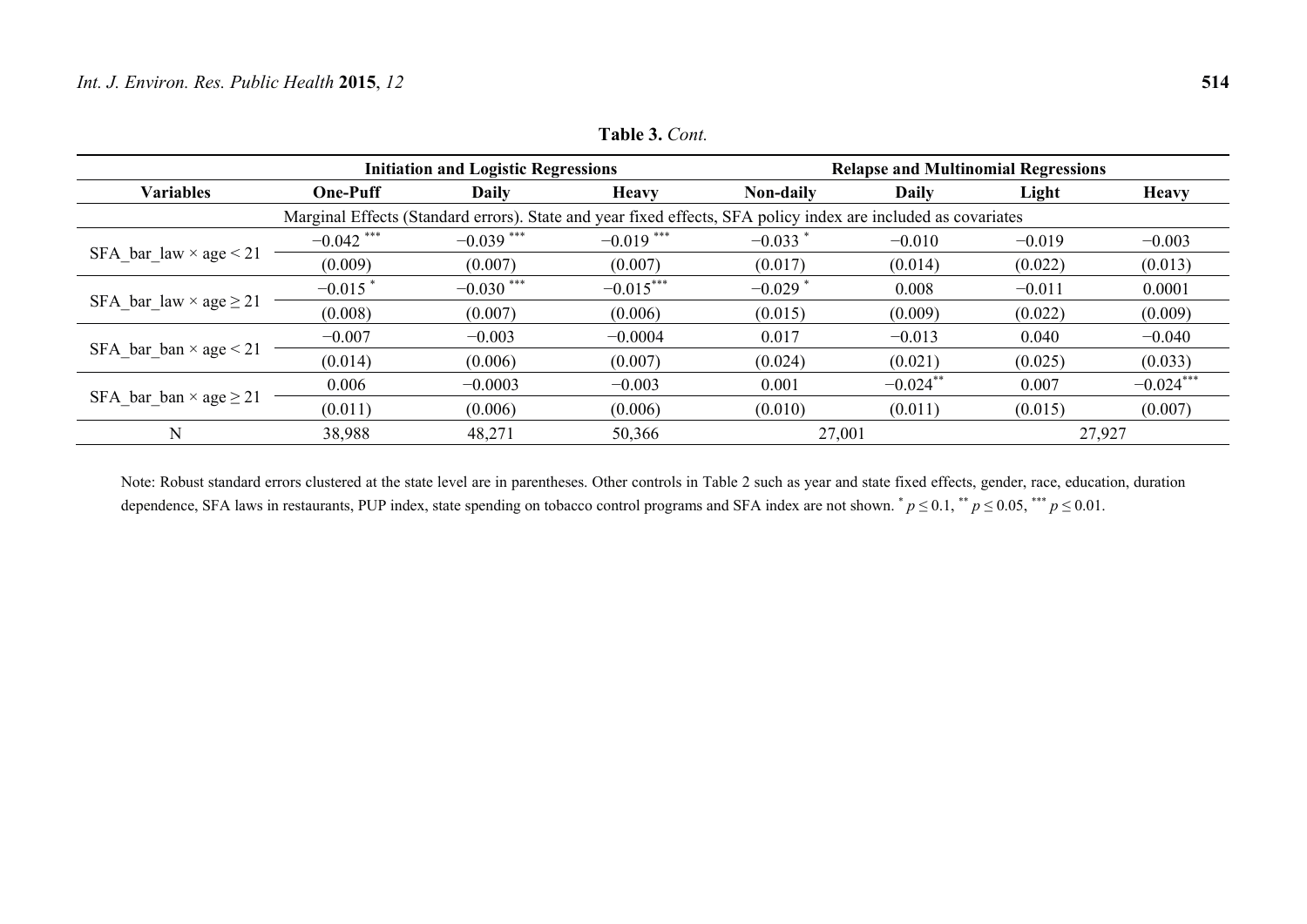|                                                                                               | <b>Initiation and Logistic Regressions</b>                                                                   |                        |                | <b>Relapse and Multinomial Regressions</b> |                |                |                |  |
|-----------------------------------------------------------------------------------------------|--------------------------------------------------------------------------------------------------------------|------------------------|----------------|--------------------------------------------|----------------|----------------|----------------|--|
| <b>Variables</b>                                                                              | <b>One-Puff</b>                                                                                              | <b>Daily</b>           | <b>Heavy</b>   | <b>Non-daily</b>                           | <b>Daily</b>   | Light          | <b>Heavy</b>   |  |
| OR (95% CI). State fixed effects, year trend, and SFA policy index are included as covariates |                                                                                                              |                        |                |                                            |                |                |                |  |
| Cigarette Tax                                                                                 | 0.875                                                                                                        | $0.558***$             | 1.246          | $0.771$ *                                  | 1.112          | $0.728$ **     | 1.261          |  |
|                                                                                               | (0.540, 1.419)                                                                                               | (0.335, 0.931)         | (0.634, 2.449) | (0.592, 1.004)                             | (0.659, 1.877) | (0.558, 0.949) | (0.633, 2.510) |  |
|                                                                                               | $0.722$ **                                                                                                   | $0.315***$             | $0.406***$     | $0.804*$                                   | 1.097          | 0.922          | 0.983          |  |
| SFA_bar_law                                                                                   | (0.540, 0.965)                                                                                               | (0.202, 0.490)         | (0.216, 0.762) | (0.622, 1.039)                             | (0.779, 1.544) | (0.681, 1.248) | (0.616, 1.568) |  |
| $SFA\_bar\_law \times Age < 21$                                                               | $0.643***$                                                                                                   | $0.688$ **             | 0.764          | 0.929                                      | $0.701$ *      | 0.923          | 0.886          |  |
|                                                                                               | (0.542, 0.762)                                                                                               | (0.514, 0.920)         | (0.415, 1.409) | (0.808, 1.069)                             | (0.468, 1.050) | (0.787, 1.083) | (0.547, 1.434) |  |
| SFA_bar_ban                                                                                   | 1.061                                                                                                        | 0.961                  | 0.788          | 0.973                                      | $0.647$ **     | 1.014          | $0.526$ ***    |  |
|                                                                                               | (0.687, 1.638)                                                                                               | (0.603, 1.531)         | (0.399, 1.556) | (0.832, 1.137)                             | (0.442, 0.945) | (0.808, 1.273) | (0.369, 0.751) |  |
| $SFA\_bar\_ban \times Age$ < 21                                                               | 0.979                                                                                                        | 1.080                  | 1.540          | 1.179                                      | 1.222          | $1.314$ **     | 0.673          |  |
|                                                                                               | (0.524, 1.831)                                                                                               | (0.742, 1.573)         | (0.746, 3.178) | (0.891, 1.562)                             | (0.686, 2.177) | (1.060, 1.630) | (0.139, 3.261) |  |
|                                                                                               | OR (95% CI). State fixed effects, year trend, and individual SFA policy variables are included as covariates |                        |                |                                            |                |                |                |  |
| Cigarette Tax                                                                                 | 0.879                                                                                                        | $0.576$ **             | 1.133          | 0.806                                      | 1.087          | $0.775$ $*$    | 1.213          |  |
|                                                                                               | (0.533, 1.449)                                                                                               | (0.341, 0.974)         | (0.554, 2.319) | (0.602, 1.078)                             | (0.621, 1.903) | (0.563, 1.013) | (0.578, 2.546) |  |
|                                                                                               | 0.706                                                                                                        | $0.230$ <sup>***</sup> | $0.184$ ***    | $0.666$ ***                                | 1.026          | 0.803          | 0.805          |  |
| SFA_bar_law                                                                                   | (0.461, 1.081)                                                                                               | (0.087, 0.610)         | (0.102, 0.333) | (0.507, 0.874)                             | (0.744, 1.416) | (0.501, 1.287) | (0.540, 1.201) |  |
|                                                                                               | $0.643***$                                                                                                   | $0.681**$              | 0.772          | 0.927                                      | $0.700*$       | 0.926          | 0.876          |  |
| SFA bar law $\times$ Age $<$ 21                                                               | (0.537, 0.770)                                                                                               | (0.502, 0.923)         | (0.414, 1.441) | (0.814, 1.057)                             | (0.470, 1.043) | (0.796, 1.077) | (0.540, 1.423) |  |
|                                                                                               | 1.149                                                                                                        | 1.221                  | 0.824          | 0.968                                      | $0.682*$       | 0.957          | $0.621$ *      |  |
| SFA_bar_ban                                                                                   | (0.766, 1.724)                                                                                               | (0.686, 2.173)         | (0.425, 1.599) | (0.762, 1.230)                             | (0.449, 1.037) | (0.731, 1.254) | (0.366, 1.053) |  |
| SFA bar ban $\times$ Age $<$ 21                                                               | 0.875                                                                                                        | 1.002                  | 1.321          | 1.205                                      | 1.362          | $1.412***$     | 0.711          |  |
|                                                                                               | (0.449, 1.703)                                                                                               | (0.693, 1.449)         | (0.686, 2.544) | (0.947, 1.534)                             | (0.747, 2.486) | (1.174, 1.698) | (0.153, 3.294) |  |
| N                                                                                             | 38,988                                                                                                       | 48,271                 | 50,366         | 27,001                                     |                | 27,927         |                |  |

**Table 4.** The effects of SFA in bars on smoking initiation\_NLSY97, 1997–2009, sensitivity analysis.

Note: Odds ratios are reported. 95% CI clustered at the state level are in parentheses. Other controls in Table 2 such as gender, race, education, duration dependence, SFA laws in restaurants, PUP index, state spending on tobacco control programs and SFA index are not shown.  $p \le 0.1$ ,  $\binom{4}{r} p \le 0.05$ ,  $\binom{4}{r} p \le 0.01$ .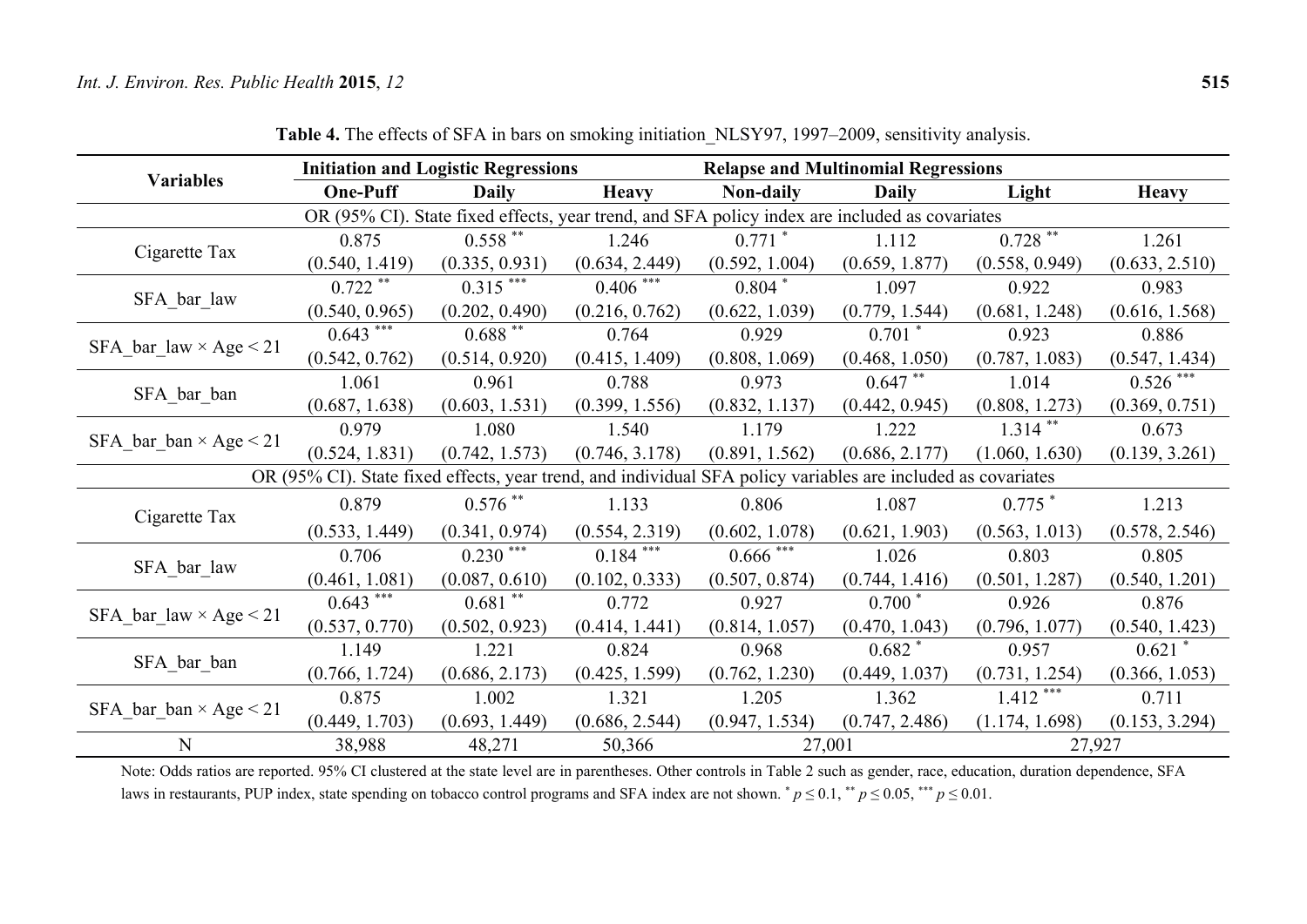Sensitivity analyses by using a linear year trend instead of year fixed effects and by using a linear year trend and individual SFA policy scores instead of the average SFA policy index are shown in Table 4. The estimates are very close to those results in Table 3. In addition, although not shown in the paper, we also conducted all regressions by restricting samples to respondents aged 21 or older and by restricting samples to respondents with non-missing covariates. The results are consistent. Table 4 also suggests that, consistent with previous studies [8–11], higher cigarette taxes significantly reduce daily smoking initiation and relapsing to nondaily or light smoking.

### **4. Conclusions**

This study examines the impacts of SFA laws in bars on smoking initiation/relapse using NLSY97 data and provides important evidence on the effectiveness of SFA laws in deterring smoking initiation and progression. We find that SFA laws in bars with some exemptions significantly reduce  $(p < 0.01)$ the probability of smoking initiation with one puff, daily smoking initiation, and heavy smoking initiation by 2–4 percentage points and the effects in reducing one-puff and daily initiation are larger among people younger than age 21 than people age 21 or older. This law also significantly reduces smoking relapse into non-daily smoking. In addition, the 100% SFA law without exemptions significantly reduce smoking relapse into daily smoking ( $p \leq 0.05$ ) and relapse into heavy smoking (*p* ≤ 0.01) by about 2 percentage points among people age 21 or older. The interaction terms of laws and the age indicator suggest that, while the reduction in initiation due to SFA laws in bars is larger for people age 20 or younger than for people over 20, the reduction in relapse in these two age groups does not differ. Consistent with the literature, we also find that higher cigarette taxes significantly reduce  $(p \le 0.05)$  daily smoking initiation and relapse into nondaily ( $p \le 0.1$ ) or light smoking ( $p \le 0.05$ ).

This study is subject to several limitations: first, this study does not control for local SFA laws, which may be stronger than state laws; second, smokers who had already initiated daily or heavy smoking but did not smoke daily or heavily in the baseline year 1997 cannot be identified; and third, the results using non-missing longitudinal samples over time cannot be generalized to the population level. Nevertheless, this study utilizes longitudinal data that spans more than 10 years and provides important information to policy makers about the effectiveness of SFA laws in bars in deterring smoking initiation and escalation into daily/heavy smoking. This evidence, along with the existing evidence that SFA laws help reduce secondhand smoke exposure and drinking, shows that the positive public health impact of SFA laws may be very significant. Future research should consider including respondents' drinking status and model the simultaneous decisions of smoking and binge drinking in response to policies aimed at inhibiting these two risk behaviors.

#### **Acknowledgments**

The authors would like to thank Michael Grossman, Frank J Chaloupka, Partha Deb, Ted Joyce, John Tauras, Yoonsang Kim, and Robert Kaestner for helpful comments and William Ridgeway and Qing Li for great assistance. The errors are all mine.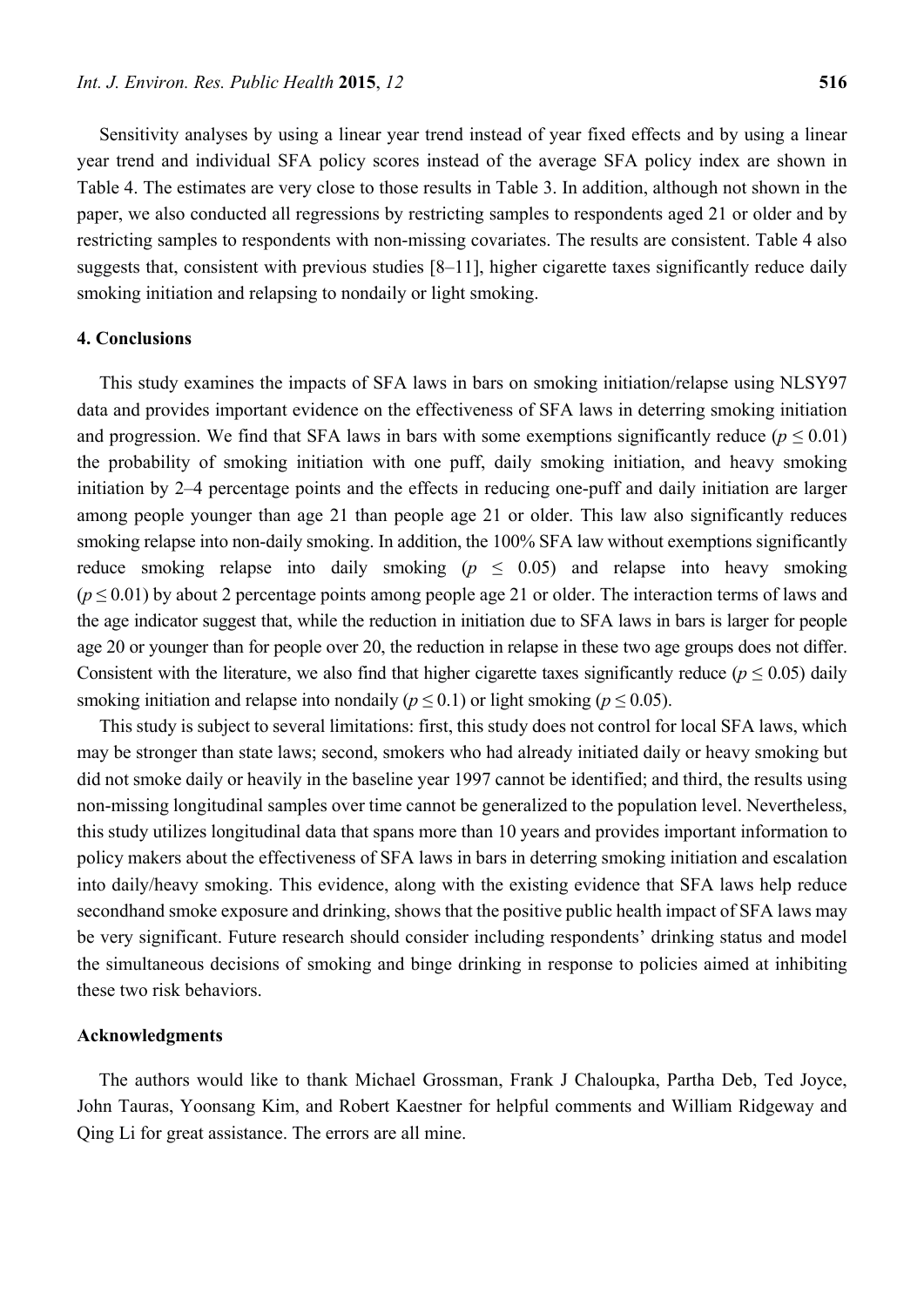# **Conflicts of Interest**

The author declares no conflict of interest.

# **References**

- 1. U.S. Department of Health and Human Services. Preventing Tobacco Use Among Young People: A Report of the Surgeon General. Available online: http://profiles.nlm.nih.gov/ps/access/ NNBCLQ.pdf (accessed on 25 December 2014).
- 2. U.S. Department of Health and Human Services. Preventing Tobacco Use Among Youth and Young Adults: A Report of the Surgeon General. Available online: http://www.surgeongeneral.gov/ library/reports/preventing-youth-tobacco-use/full-report.pdf (accessed on 25 December 2014).
- 3. Campaign for Tobacco–Free Kids. The Path to Smoking Addiction Starts at Very Young Ages. Washington: Campaign for Tobacco-Free Kids, **2009.** Available online: http://www.tobacco freekids.org/research/factsheets/pdf/0127.pdf (accessed 25 December 2014).
- 4. U.S. Department of Health and Human Services. The Health Consequences of Smoking—50 Years of Progress: A Report of the Surgeon General. Available online: http://www.surgeongeneral.gov/ library/reports/50-years-of-progress/full-report.pdf (accessed on 25 December 2014).
- 5. Freedman, K.S.; Nelson, N.M.; Feldman, L.L. Smoking initiation among young adults in the United States and Canada, 1998–2010: A systematic review. *Prev. Chronic. Dis.* **2012**, *9*, doi:10.5888/pcd9.110037.
- 6. IARC Handbooks of Cancer Prevention, Tobacco Control, Vol. 14: Effectiveness of Tax and Price Policies for Tobacco Control. http://www.iarc.fr/en/publications/pdfs-online/prev/ handbook14/handbook14.pdf (accessed on 25 December 2014).
- 7. Tauras, J.A.; O'Malley, P.M.; Johnston, L.D. Effects of Price and Access Laws on Teenage Smoking Initiation: A National Longitudinal Analysis. Available online: http://www.nber.org/ papers/w8331 (accessed on 25 December 2014).
- 8. Cawley, J.; Markowitz, S.; Tauras, J. Lighting up and slimming down: The effects of body weight and cigarette prices on adolescent smoking initiation. *J. Health. Econ.* **2004**, *23*, 293–311.
- 9. Cawley, J.; Markowitz, S.; Tauras, J. Body weight, cigarette prices, youth access laws and adolescent smoking initiation. *Eastern Econ. J.* **2006**, *32*, 149–170.
- 10. Nonnemaker, J.M.; Farrelly, M.C. Smoking initiation among youth: The role of cigarette excise taxes and prices by race/ethnicity and gender. *J. Health Econ.* **2011**, *30*. 560–567.
- 11. Lillard, D.R.; Mollory, E.; Sfekas, A. Smoking initiation and the iron law of demand. *J. Health Econo.* **2013**, *32*, 114–127.
- 12. Douglas, S.; Hariharan, G. The hazard of starting smoking: Estimates from a split population duration model. *J. Health Econo.* **1994**, *13*, 213–230.
- 13. Decicca, P.; Kenkel, D.; Mathios, A. Putting out the fires: Will higher taxes reduce the onset of youth smoking? *J. Health Econo.* **2002**, *110*, 144–169.
- 14. Decicca, P.; Kenkel, D.; Mathios, A. Cigarette taxes and the transition from youth to adult smoking: Smoking initiation, cessation, and participation. *J. Health Econo.* **2008**, *27*, 904–917.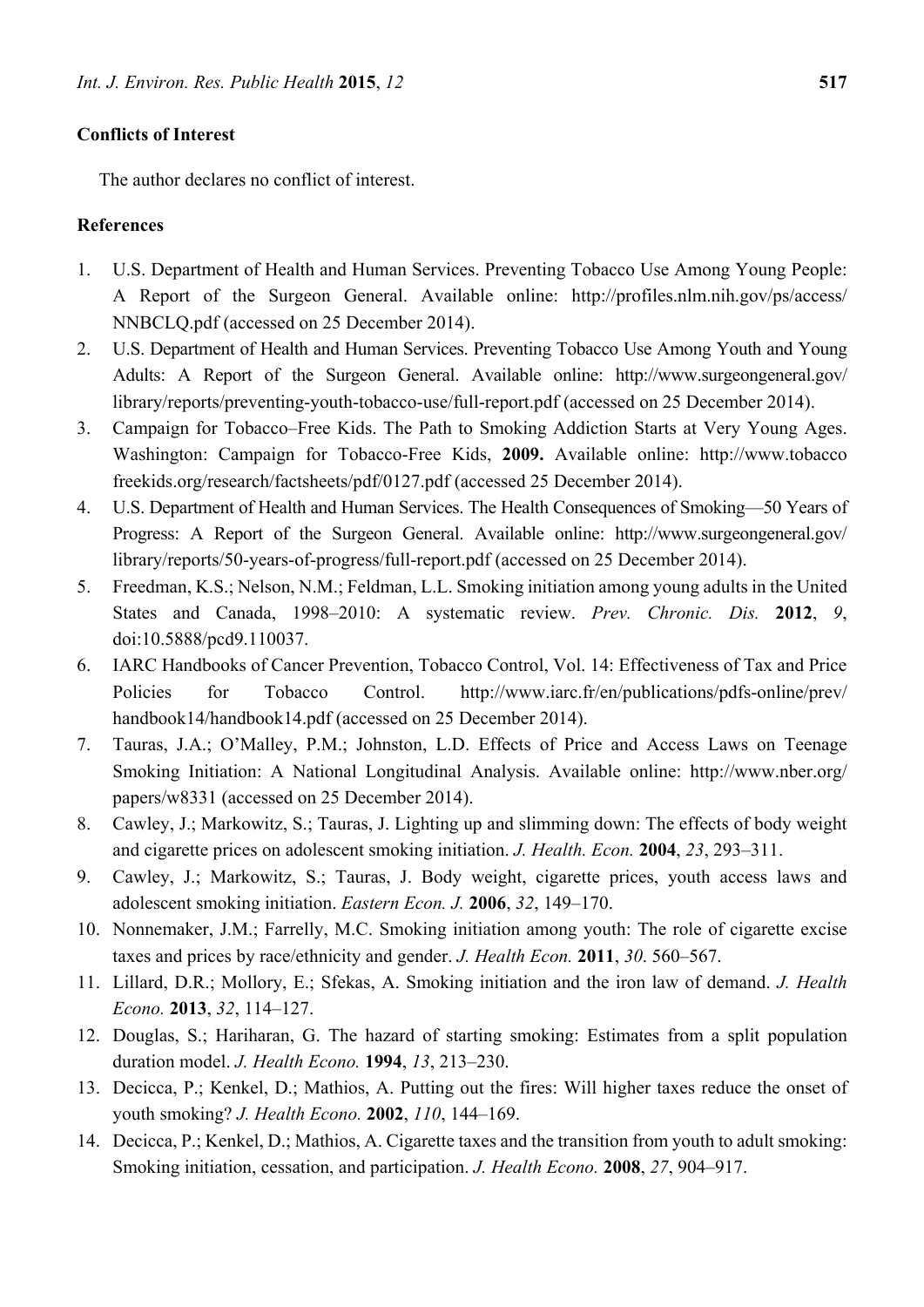- 15. Liu, F. Cutting through the smoke: Separating the effect of price on smoking initiation, relapse and cessation. *Appl. Econo.* **2010**, *42*, 2921–2939.
- 16. IARC Handbooks of Cancer Prevention, Tobacco Control, Vol. 13: Evaluating the Effectiveness of Smoke-Free Policies. http://www.iarc.fr/en/publications/pdfs-online/prev/ handbook13/handbook13.pdf (accessed on 25 December 2014).
- 17. Hyland, A.; Barnoya, J.; Corral, J.E. Smoke-free air policies: Past, present and future. *Tob. Control.* **2012**, *21*, 154–161.
- 18. Voorhees, C.C.; Ye, C.; Carter-Pokras, O.; MacPherson, L.; Zhang, G.; Chen, L.; Fiedler, R. Peers, tobacco advertising, and secondhand smoke exposure influences smoking initiation in diverse adolescents. *Am. J. Health Promot.* **2011**, *25*, e1–e11.
- 19. Trotter, L.; Wakefield, M.; Borland, R. Socially cued smoking in bars, nightclubs, and gaming venues: A case for introducing smokefree policies. *Tob. Control.* **2002**, *11*, 300–304.
- 20. Hill, D.; Borland, R. Adults' accounts of onset of regular smoking: Influences of school, work, and other settings. *Public Health Rep.* **1991**, *106*, 181–185.
- 21. Pierce, J.P.; Naquin, M.; Gilpin, E.; Giovino, G.; Mills, S.; Marcus, S. Smoking initiation in the United States: A role for worksite and college smoking bans. *J. Natl. Cancer Inst.* **1991**, *83*, 1009–1013.
- 22. Johnston, L.D.; O'Malley, P.M.; Bachman, J.G.; Schulenberg, J.E. Monitoring the Future National Results on Adolescent Drug Use: Overview of Key Findings, 2010. Available online: http://www.monitoringthefuture.org/pubs/monographs/mtf-overview2010.pdf (accessed on 25 December 2014).
- 23. Johns Hopkins Bloomberg School of Pulic Health. Prevalence of Underage Drinking-Fact Sheets. Available online: http://www.camy.org/factsheets/sheets/Prevalence\_of\_Underage\_Drinking.html (accessed on 25 December 2014).
- 24. Substance Abuse and Mental Health Services Administration. Results from the 2010 National Survey on Drug Use and Health. Available online: http://store.samhsa.gov/product/ Results-from-the-2010-National-Survey-on-Drug-Use-and-Health-NSDUH-/SMA11-4658 (accessed on 25 December 2014).
- 25. Naimi, T.S.; Brewer, R.D.; Mokdad, A.; Denny, C.; Serdula, M.K.; Marks, J.S. Binge drinking among US adults. *J. Am. Med. Assoc.* **2003**, *289*, 70–75.
- 26. Wechsler, H.; Lee, J.E.; Nelson, T.F.; Kuo, M. Underage college students' drinking behavior, access to alcohol, and the influence of deterrence policies: Findings from the Harvard School of Public Health college alcohol study. *J. Am. Coll. Health* **2002**, *51*, 223–236.
- 27. Hingson, R.W.; Heeren, T.; Winter, M.R. Age at drinking onset and alcohol dependence: Age at onset, duration, and severity. *Pediatrics* **2006**, *160*, 739–746.
- 28. Harford, T.C.; Wechsler, H.; Seibring, M. Attendance and alcohol use at parties and bars in college: A national survey of current drinkers. *J. Stud. Alcohol* **2002**, *63*, 726–733.
- 29. Dee, T.S. The complementarity of teen smoking and drinking. *J. Health Econ.* **1999**, *18*, 769–793.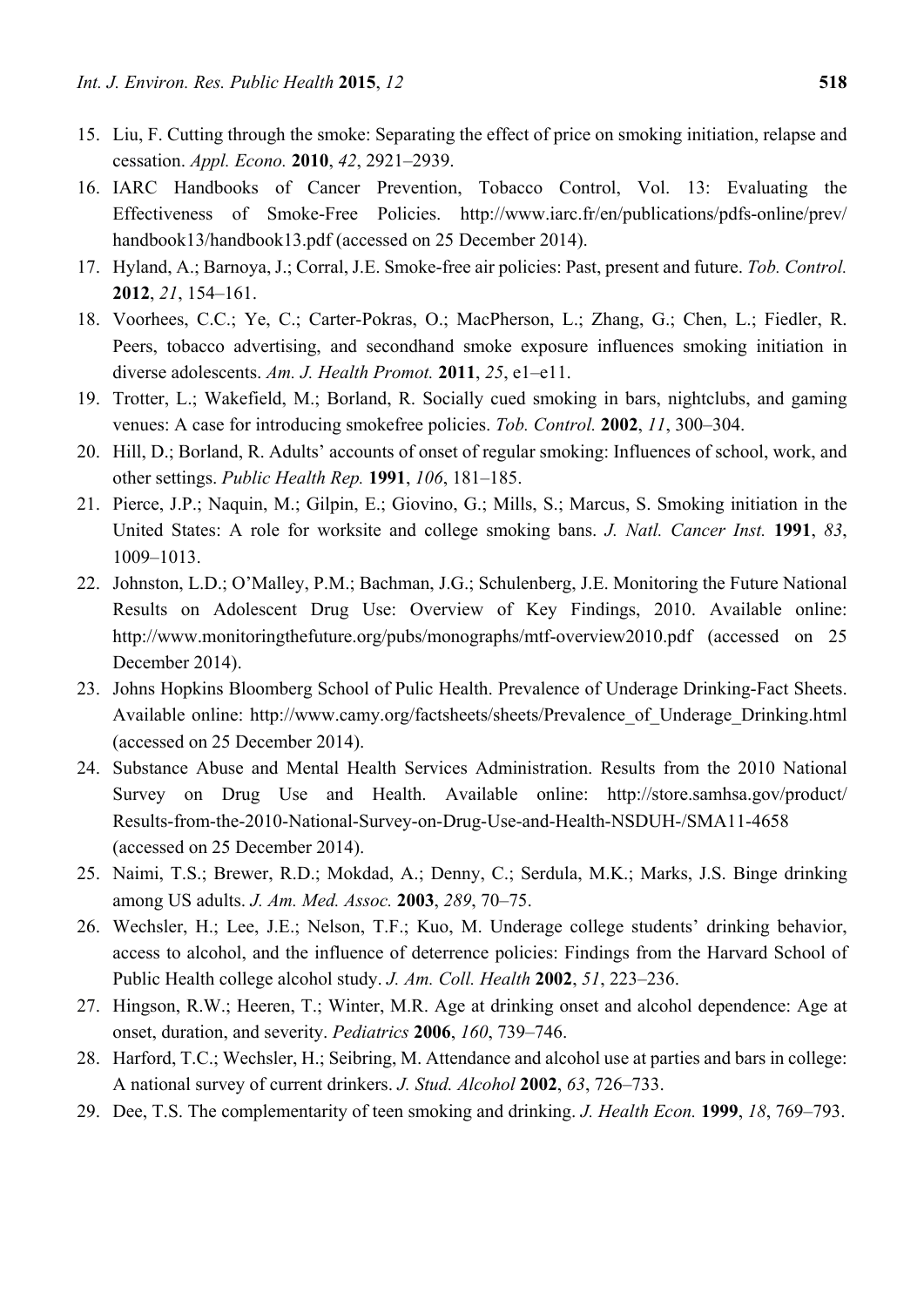- 30. Cameron, L.; Williams, J. Cannabis, alcohol and cigarettes: Substitutes or complements? *Econ. Rec.* **2001**, *77*, 19–34.
- 31. Picone, G.A.; Sloan, F.; Trogdon, J.G. The effect of the tobacco settlement and smoking bans on alcohol consumption. *Health Econ.* **2004**, *13*, 1063–1080.
- 32. Gallet, G.A.; Eastman, H.S. The impact of smoking bans on alcohol demand. *Soc. Sci. J.* **2007**, *44*, 664–676.
- 33. Wolfson, M.; McCoy, T.P.; Sutfin, E.L. College students' exposure to secondhand smoke. *Nicotine Tob. Res.* **2009**, *11*, 977–984.
- 34. Alamar, B.; Glantz, S. Effect of smokefree bar laws on bar value and profits. *Am. J. Public Health* **2007**, *97*, 1401–1402.
- 35. Glantz, S.A.; Smith, L.R. The effect of ordinances requiring smoke-free restaurants and bars on revenues: A follow-up. *Am. J. Public Health* **1997**, *87*, 1687–1693.
- 36. Cowling, D.W.; Bond, P. Smoke-free laws and bar revenues in California—The last call. *Health Econo.* **2005**, *14*, 1273–1281.
- 37. Albers, A.B.; Siegel, M.; Cheng, D.M.; Rigotti, N.A.; Biener, L. Effects of restaurant and bar smoking regulations on exposure to environmental tobacco smoke among massachusetts adults. *Am. J. Public Health* **2004**, *94*, 1959–1964.
- 38. Albers, A.B.; Siegel, M.; Cheng, D.M.; Rigotti, N.A.; Biener, L. Effect of smoking regulations in local restaurants on smokers' anti-smoking attitudes and quitting behaviors. *Tob. Control* **2007**, *16*, 101–106.
- 39. Al-Delaimy, W.; Fraser, T.; Woodward, A. Nicotine in hair of bar and restaurant workers. *N. Z. Med. J.* **2001**, *114*, 80–83.
- 40. Hahn, E.J.; Rayens, M.K.; York, N.; Okoli, C.T.; Zhang, M.; Dignan, M.; Al-Delaimy, W.K. Effects of a smoke-free law on hair nicotine and respiratory symptoms of restaurant and bar workers. *J. Occup. Environ. Med.* **2006**, *48*. 906–913.
- 41. Pickett, M.S.; Schober, S.E.; Brody, D.J.; Curtin, L.R.; Giovino, G.A. Smoke-free laws and secondhand smoke exposure in US non-smoking adults, 1999–2002. *Tob. Control* **2006**, *15*, 302–307.
- 42. Eriksen, M.; Chaloupka, F.J. The economic impact of clean indoor air laws. *CA Cancer J. Clin.* **2007**, *57*, 367–378.
- 43. Aughinbaugh, A.; Gardecki, R.M. Attrition in the National Longitudinal Survey of Youth 1997. Available online: https: //fcsm.sites.usa.gov/files/2014/05/2007FCSM\_Aughinbaugh-V-C.pdf (accessed on 25 December 2014).
- 44. Orzechowski and Walker. *The Tax Burden on Tobacco: Historical Compilation, Vol. 46;*  Orzechowski and Walker: Arlington, VA, USA, 2011.
- 45. Guindon, G.E. The impact of tobacco prices on smoking onset: A methodological review. *Tob Control* **2012**, *2012*, doi:10.1136/tobaccocontrol-2012-050496.
- 46. Guindon, G.E. The impact of tobacco prices on smoking onset in Vietnam: Duration analyses of retrospective data. *Eur. J. Health Econ.* **2013**, *15*, 19–39.